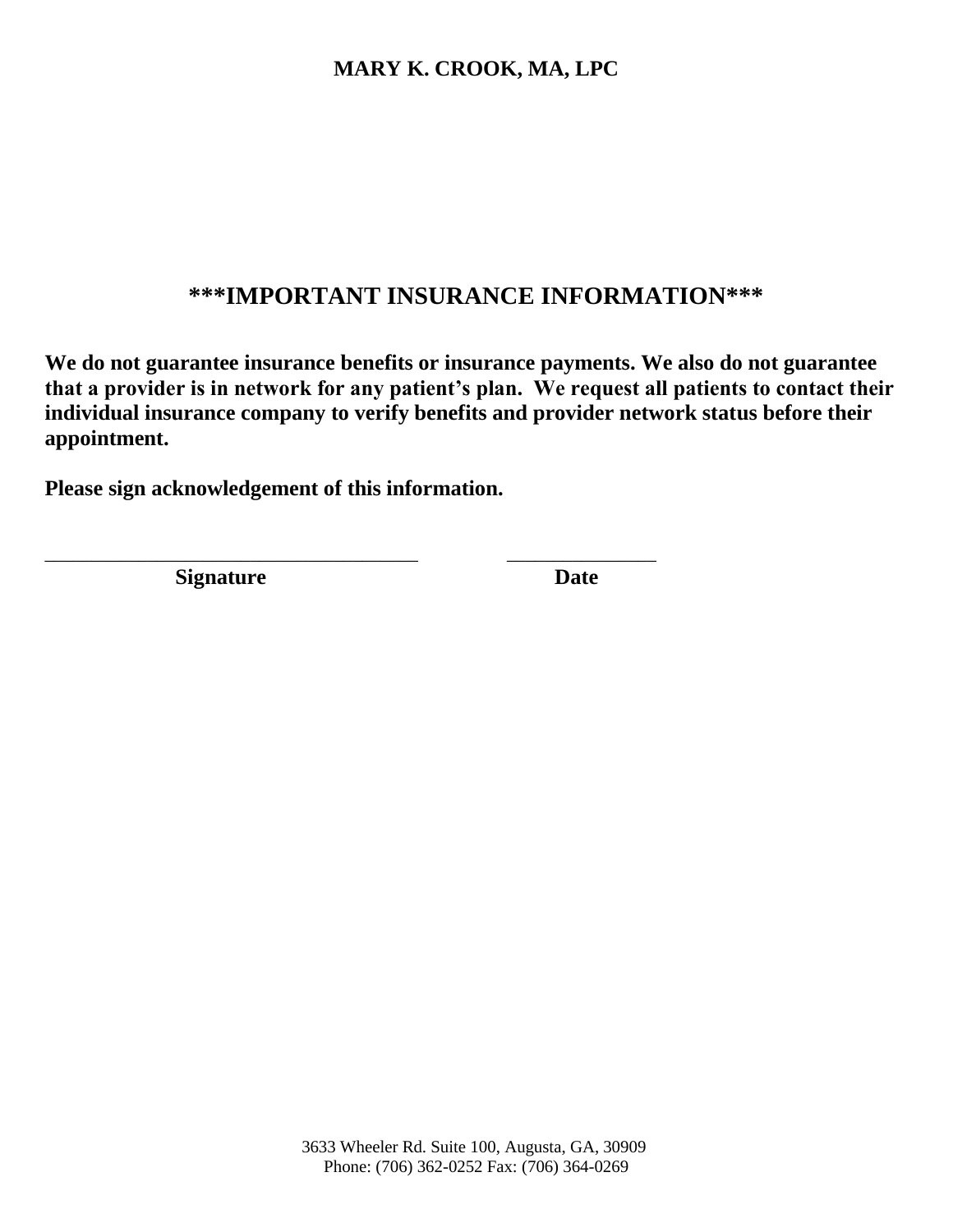|                                                                           | Social Security No.: Date of Birth: Age: Age: Age:                                                                                                                                                                                                                                                                                                                                                                                                                                                                                                   |
|---------------------------------------------------------------------------|------------------------------------------------------------------------------------------------------------------------------------------------------------------------------------------------------------------------------------------------------------------------------------------------------------------------------------------------------------------------------------------------------------------------------------------------------------------------------------------------------------------------------------------------------|
|                                                                           |                                                                                                                                                                                                                                                                                                                                                                                                                                                                                                                                                      |
| with use of this reminder service.                                        | confidentiality, or security of the emails/texts once they are received on my electronic devices. I understand<br>the reminder system is automated, does accept reply emails/texts, and is used for the sole purpose of<br>appointment reminders. I agree to call Mary K. Crook, LPC, at 706-364-0252 within regular business hours<br>to cancel/reschedule appointments. I understand the 24-hour cancellation notice policy remains in effect<br>If you would like appointment reminders, initial here _______ and check box beside Cell or Email. |
|                                                                           |                                                                                                                                                                                                                                                                                                                                                                                                                                                                                                                                                      |
| Employer's Address:                                                       |                                                                                                                                                                                                                                                                                                                                                                                                                                                                                                                                                      |
|                                                                           |                                                                                                                                                                                                                                                                                                                                                                                                                                                                                                                                                      |
|                                                                           |                                                                                                                                                                                                                                                                                                                                                                                                                                                                                                                                                      |
|                                                                           |                                                                                                                                                                                                                                                                                                                                                                                                                                                                                                                                                      |
|                                                                           |                                                                                                                                                                                                                                                                                                                                                                                                                                                                                                                                                      |
|                                                                           |                                                                                                                                                                                                                                                                                                                                                                                                                                                                                                                                                      |
| If Patient is a Minor (17 and under): Parent / Legal Guardian Information | Name: Mame: Manual Manual Manual Manual Manual Relationship to Patient: 2008.                                                                                                                                                                                                                                                                                                                                                                                                                                                                        |
|                                                                           |                                                                                                                                                                                                                                                                                                                                                                                                                                                                                                                                                      |
|                                                                           |                                                                                                                                                                                                                                                                                                                                                                                                                                                                                                                                                      |
|                                                                           |                                                                                                                                                                                                                                                                                                                                                                                                                                                                                                                                                      |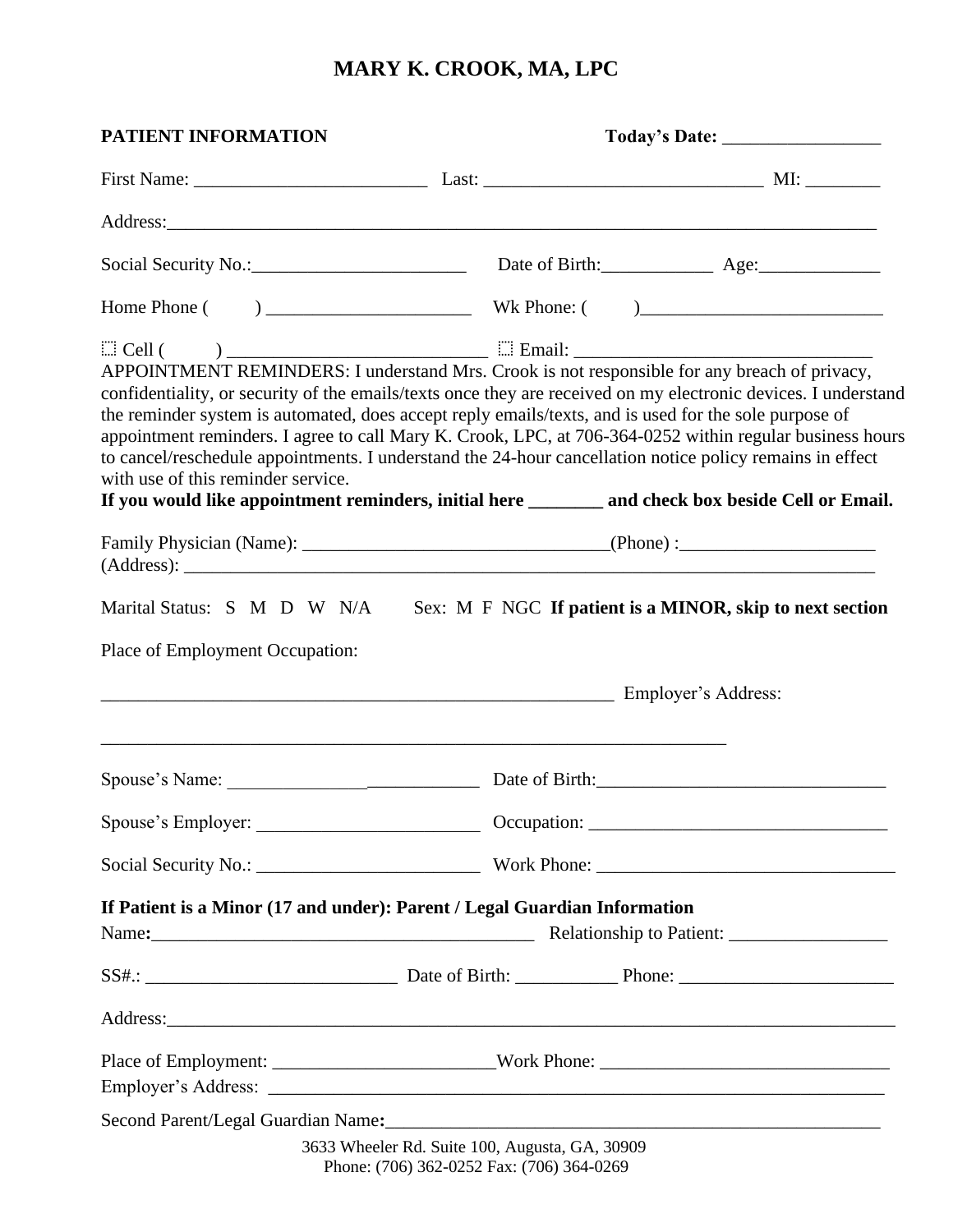| <b>INSURANCE INFORMATION</b>                                                                                   |                |  |
|----------------------------------------------------------------------------------------------------------------|----------------|--|
|                                                                                                                |                |  |
|                                                                                                                | Date of Birth: |  |
|                                                                                                                |                |  |
|                                                                                                                |                |  |
|                                                                                                                |                |  |
|                                                                                                                | Date of Birth: |  |
|                                                                                                                |                |  |
| 2010. Relationship to Patient: 2010. And 2010. All also related to Patient: 2010. All also related to Patient. |                |  |

#### **Assignment of Insurance Benefits**

For the purpose of paying all or part of the fees owed to Mary K. Crook, LPC for the services which have or will be rendered to the above patient, the undersigned hereby irrevocably assigns any insurance payments payable for the benefit of said patient by the above insurance company or companies and all rights and interest in said policy, but only to the extent necessary to pay Mary K. Crook, LPC, as a result of rendering services to the above mentioned patient whose liability will be reduced by the amount of benefit payments received hereunder. Undersigned understands that the nature of the patient's disability may be such that no benefit payments will be payable under the policy specified above. Any fees owed by the undersigned under the terms of this agreement shall be paid in full within thirty days after billing agency unless prior arrangements have been made in writing with Mary K. Crook, LPC.

| Signature (Patient/Custodial Parent/Legal Guardian) |  | Date |
|-----------------------------------------------------|--|------|
|                                                     |  |      |

**\*\*\*Please give the receptionist your insurance card at the time of check-in. If you have two insurance companies, please inform us at your first visit.**

\_\_\_\_\_\_\_\_\_\_\_\_\_\_\_\_\_\_\_\_\_\_\_\_\_\_\_\_\_\_\_\_\_\_\_\_\_\_\_\_\_\_ \_\_\_\_\_\_\_\_\_\_\_\_\_\_\_\_\_\_\_\_\_\_\_\_\_\_\_\_\_\_\_\_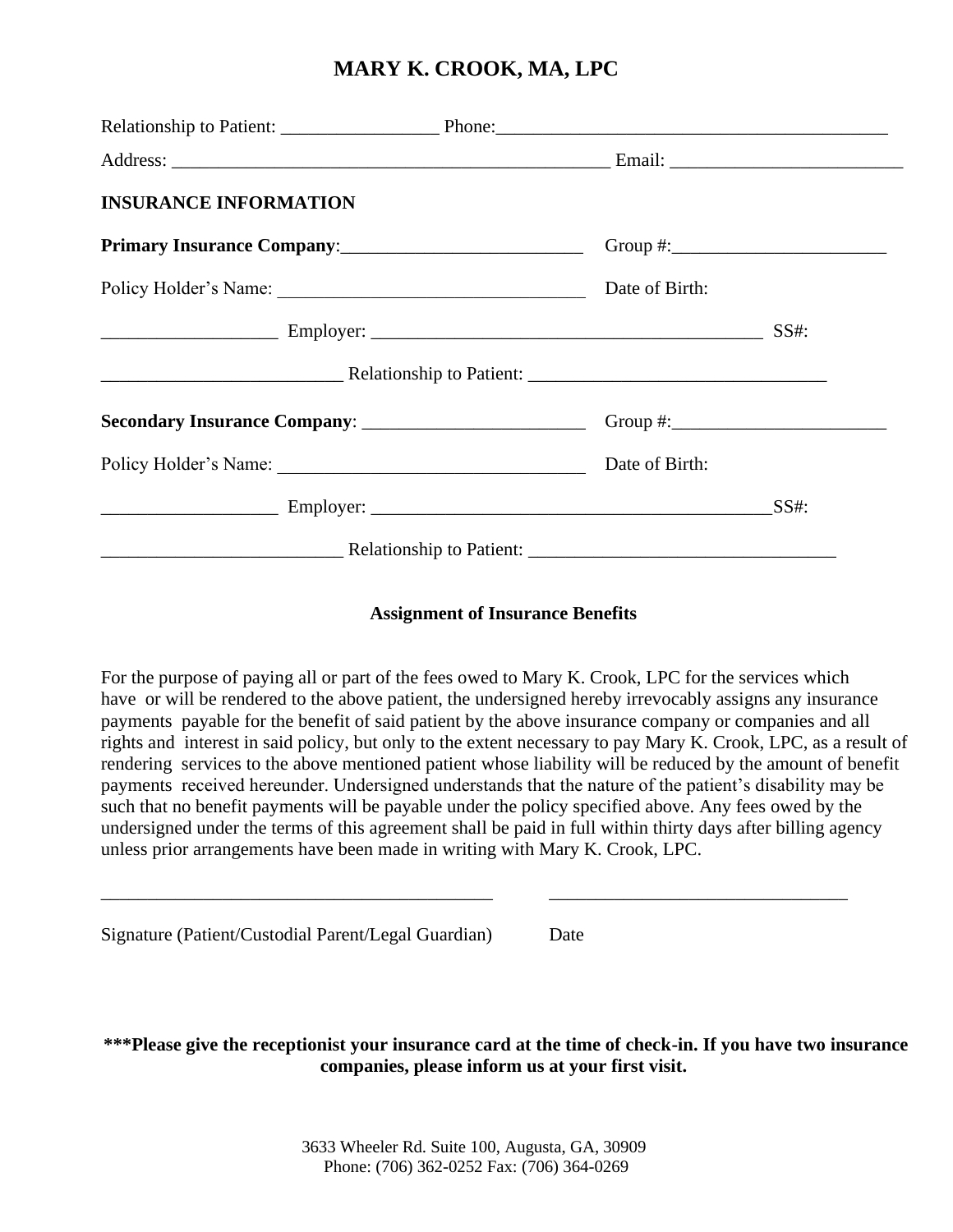#### **Consent for Disclosure of Information to Third Party Payers (Entities that pay your claims):**

The undersigned authorizes Mary K. Crook, LPC to release all patient information regarding diagnosis, treatment, and prognosis with respect to any physical, psychiatric, or drug/alcohol related condition for which the patient is being evaluated and treated, to the insurance company, the third-party payer, or its representatives.

The undersigned acknowledges that such disclosures shall be limited to information that is reasonably necessary for the discharge of the legal or contractual obligations of the insurance company or third-party payer.

The undersigned understands that the information obtained by use of this "Authorization" may be used by the above-mentioned insurance company or third-party payer to determine eligibility for benefits under an existing policy, and further understands that information obtained by such insurance company or third party payer shall not be released to any other person unless the undersigned so authorizes.

The undersigned acknowledges that he/she may request to receive a copy of this Authorization for disclosure of information to third party payers, and that he/she may revoke this Authorization at any time, except to the extent that action has been taken in reliance thereon.

The undersigned further acknowledges that this Authorization shall be valid during the pendency of these claims.

| Signature                                 |  |
|-------------------------------------------|--|
| (Patient/Custodial Parent/Legal Guardian) |  |

 $Date$ 

Witness **Example 1 Date**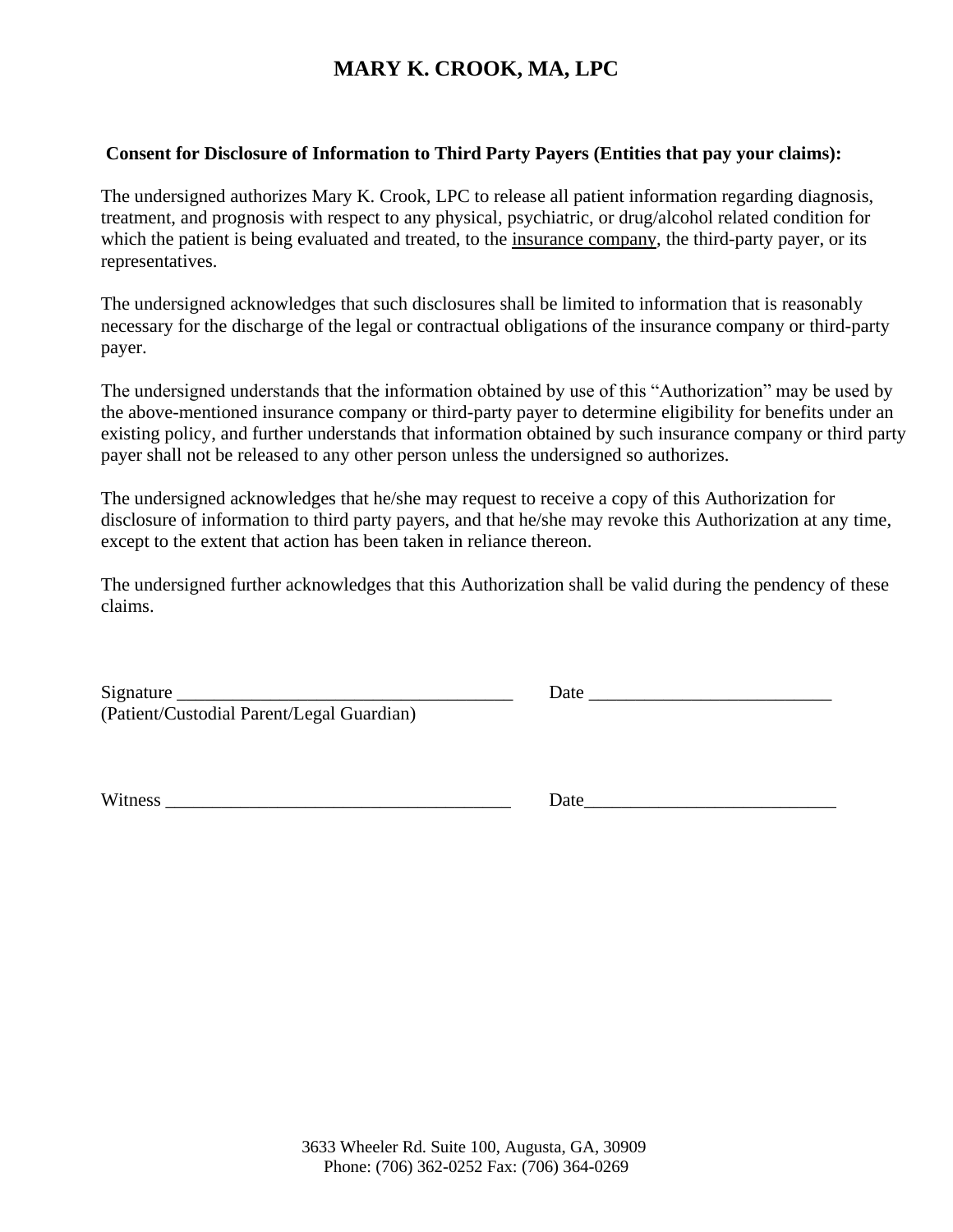#### **Billing Procedures**

Appointments must be canceled at least 24 hours prior to the scheduled appointment or you will be charged a 'no-show' fee of \$60.00.

Insurance will be filed for your appointments after the office has verified insurance coverage. Insurance

deductibles and co-payments must be met at the time of service.

Insurance laws have been enacted that forbid fee altering for services. If you have hardship needs, please discuss this with me during our first session.

Statements are mailed on a monthly basis.

I accept checks, cash, debit cards, and credit cards, Visa and MasterCard, as forms of payment.

Please direct any concerns or questions to either myself or the receptionist at (706) 364-0252.

#### **Acknowledgement of Billing Procedures:**

Please sign to indicate that you have read and understand my billing policies. If you do not understand, please inform me during our first session.

Signature \_\_\_\_\_\_\_\_\_\_\_\_\_\_\_\_\_\_\_\_\_\_\_\_\_\_\_\_\_\_\_\_\_\_\_\_ Date \_\_\_\_\_\_\_\_\_\_\_\_\_\_\_\_\_\_\_\_\_\_\_\_\_\_ (Patient/Custodial Parent/Legal Guardian)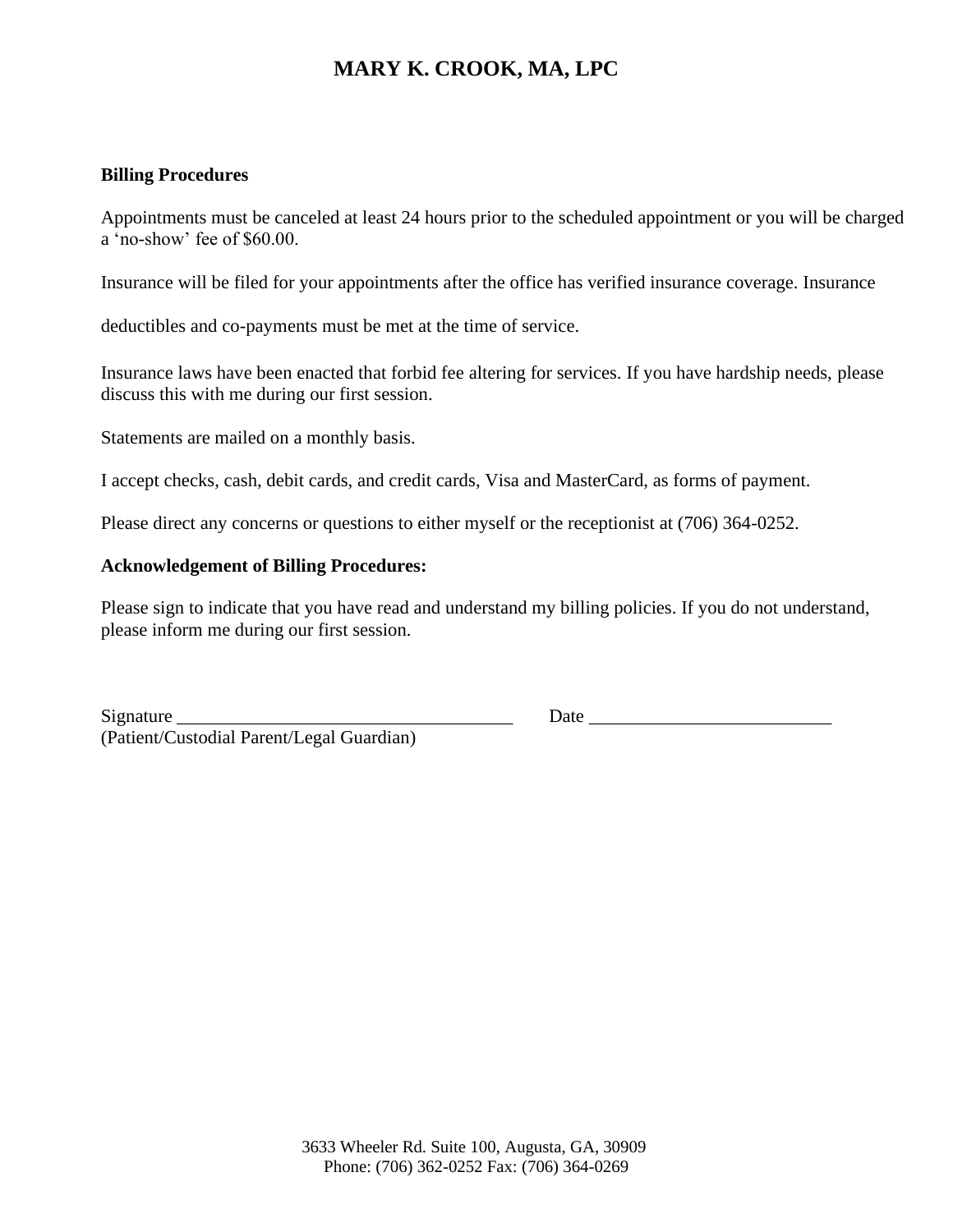### **Client Information and Informed Consent for Telemental Health Treatment**

Telemental health services involve the use of electronic communications (telephone, video conference, etc.) to enable therapists to provide services to individuals remotely. Telemental health is a relatively recent approach to delivering care and there are some limitations compared with seeing a therapist in person. These limitations can be addressed and are usually minor depending on the needs of the client and the care with which the technology (cell phone, tablet, computer, etc.) is utilized.

#### **Timely notification:**

My intention is that telemental health be offered at my practice during the extent of the COVID-19 public health crisis. I cannot guarantee that services via telehealth will continue after this health emergency has abated.

#### **Additional Points for Client Understanding:**

- I understand that this form is signed in addition to the paperwork you completed as a new patient and does not change any of the *Client Consent for Counseling* documents I agreed to previously. (A copy of the new patient paperwork is available the office website at www.cliniciansoffice.come, if needed.)
- I understand that my Initial Consultation may be done using telemental health.
- I understand that telemental health services are completely voluntary and that I can choose not to do it or not to answer questions at any time.
- I understand that none of the telemental health sessions will be recorded or photographed by my therapist without my written permission, and I understand that I may not record or photograph any of my telemental health sessions without the written permission of my therapist.
- I understand that the laws that protect privacy and the confidentiality of client information also apply to telemental health, and that no information obtained in the use of telemental health that identifies me will be disclosed to other entities without my consent.
- I understand that because this is a technologically-based method it may sometimes be necessary for a technician to assist with the equipment. Such technicians will keep any information confidential.
- I understand mental health is performed over a secure a communication system that is almost impossible for anyone else to access, but because there is still a possibility of a breach, I accept the very rare risk that this could affect confidentiality.
- I understand that there are risks from telemental health that may include but are not limited to the possibility despite all reasonable efforts by my provider: the transmission of medical information could be disrupted or distorted by technical failures; the transmission of my medical information could be interrupted by unauthorized persons; the electronic storage of my medical information could be accessed by unauthorized persons; and/or misunderstandings may occur more easily, particularly when care is delivered in an asynchronous manner.
- I understand that telemental health sessions will not be exactly the same as an in-person session due to the fact that I will not be in the same room as my therapist.
- I understand that I may experience benefits from the use of telemental health in my care, but that no results can be guaranteed or assured.
- I understand I am responsible for creating a safe, confidential space during sessions and I will engage in sessions in a private location where I cannot be heard or seen by others.
- I understand I am responsible for logging out or hanging up once sessions are complete.
- I understand you may contact me from a blocked number to avoid others knowing we have connected.
- I understand that if there is an emergency during a telemental health session, then my therapist will call emergency services and my emergency contact. I understand that if I do not follow safety/emergency protocols, my therapist has the right to discontinue use of teletherapy to protect my safety and well-being.
- I understand that if the video conferencing or telephone connection drops while I am in a session, I will provide a phone number (see below) for follow up contact if a plan for technical failures has not already been arranged with my therapist.
- I understand that I am required to provide an emergency contact (see below) in case of an emergency.
- I understand that telemental health-based services may not be appropriate for everyone seeking therapy. I also understand that if my therapist believes I would be better served by another form of therapeutic services (e.g. face-to-face services), she will make every effort under the circumstances of the COVID-19 health crisis to refer me to a practitioner who can provide such services in my area.
- I understand I may be requested to install applications specific to treatment onto my phone, tablet or computer device. Some applications specifically interact via phone /tablet, device, etc. and have the capability to report activity, GPS location, etc.
- I understand I have the right to withhold or withdraw this consent at any time. However, if I do so, this may require my therapist to provide referrals to other treatment providers if face-to-face services are not an option based on geography and/or circumstance.
- I understand the laws that protect the confidentiality of my personal health information also apply to telemental health, as do the limitations to that confidentiality discussed in the *Client Consent for Counseling* agreement. I also understand that the dissemination

 3633 Wheeler Rd. Suite 100, Augusta, GA, 30909 Phone: (706) 362-0252 Fax: (706) 364-0269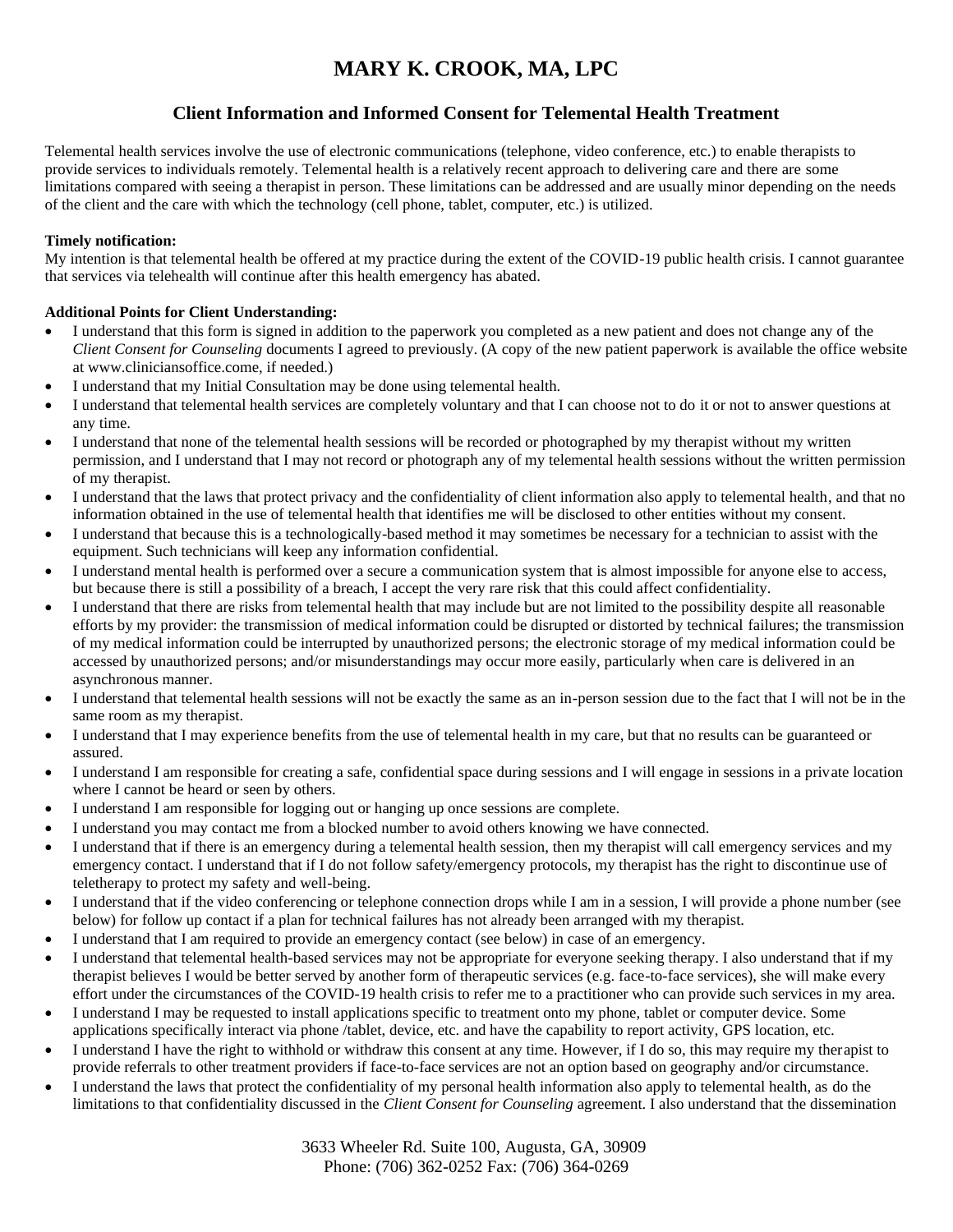of any personally identifiable images or information from the telemental health interaction will not be shared without my written consent.

• I understand that email is not an appropriate means of communicating with my therapist in the case of emergency. I understand the email address provided below is to be used for providing this form only and is not an email that is monitored by my therapist. Any email address used by my therapist to engage in video conferencing is also not meant to be used in the case of an emergency or for counseling related content to be shared. I understand that email is not a secure communication medium for sensitive/personal information. I agree to call the office for scheduling, payments, insurance questions, or supplying other information.

**Emergency Contact Name: \_\_\_\_\_\_\_\_\_\_\_\_\_\_\_\_\_\_\_\_\_\_\_\_\_\_\_\_\_ Emergency Contact Number: \_\_\_\_\_\_\_\_\_\_\_\_\_\_\_\_\_\_\_\_\_\_\_\_\_\_\_\_**

#### **CANCELLATION/NO SHOW POLICY**

If you need to cancel an appointment, please follow the same procedure you already agreed to in your original *Client Consent for Counseling* documents. **As a reminder, cancellations should be made within 24 hours of your scheduled session time, unless you have a same day emergency arise. We understand this may be a more common occurrence in current times but please be sensitive to the needs of other patients needing appointments and the impact cancellations have on my practice now more than ever before.**  Please call and inform our office of any same day emergencies. **If cancellation is not made within 24 hours, I reserve the right to charge a \$60 fee in the same way a fee is charged for missing or late cancelling in-person sessions.** 

#### **PAYMENT FOR SERVICES**

As with your face to face sessions, we will submit a claim to any insurance provider you gave us written consent to bill in your *Consent for Disclosure of Information to Third Party Payors* in the new patient paperwork completed at your first visit. Not all mental health services are a covered benefit in all insurance plans. However, it is our understanding at this time that most insurers are covering telemental health services during this emergency period. If you feel unsure, please contact your insurance company. **Patients are expected to pay for any part of charges not covered by insurance per usual procedure (i.e., copay, deductibles, etc.)**. Billing processes remain the same for telemental health services as with in office visits, as outlined in the *Client Consent for Counseling* document. Self-pay arrangements already in place will remain the same for teletherapy sessions. **It is preferable that payments are made by phone. The front office will call you to obtain your credit card information after your session concludes.** It is also possible I may need to help relieve the burden on the front office by collecting your credit card information during our sessions and process the payment later. If an alternative form of payment is needed, please discuss this with me. Please be patient with us as we do our very best to continue offering you counseling services in an ever-changing situation.

#### **CONSENT**

I consent to engaging in telemental health as part of my treatment with Mary K. Crook, LPC. I understand that "telemental health" includes the practice of health care delivery, diagnosis, consultation, treatment, transfer of personal health information, and education using interactive audio, video, or data communications. I understand the information provided above regarding telemental health. I hereby give my informed consent for the use of telemental health in my care.

| Name of Patient (Print)                              | Email (Print)               | Cell Phone |  |
|------------------------------------------------------|-----------------------------|------------|--|
| <b>Signature of Patient</b>                          |                             |            |  |
|                                                      | Date:                       |            |  |
| Name of Legal Guardian [if patient under 18] (Print) | Signature of Legal Guardian |            |  |
|                                                      |                             | Date:      |  |

\*\*We want to make returning this form to our office as easy as possible amid the COVID-19 health crisis. If you are attending a session in person, bring the form with you or ask the front office for a copy. You may also download and sign the form and email it back to the office at [renee.rbgs@gmail.com.](about:blank) If you have an easy way to scan your signed document and email it back to us, that's great. If not, you may take a photo with your smartphone and email it. If you have access to a fax, our fax number is 706-364-0269. You may also download, sign, and mail it to our office at the address at the top of this document. Need help? Give us a call at 706-364-0252. Thank you!\*\*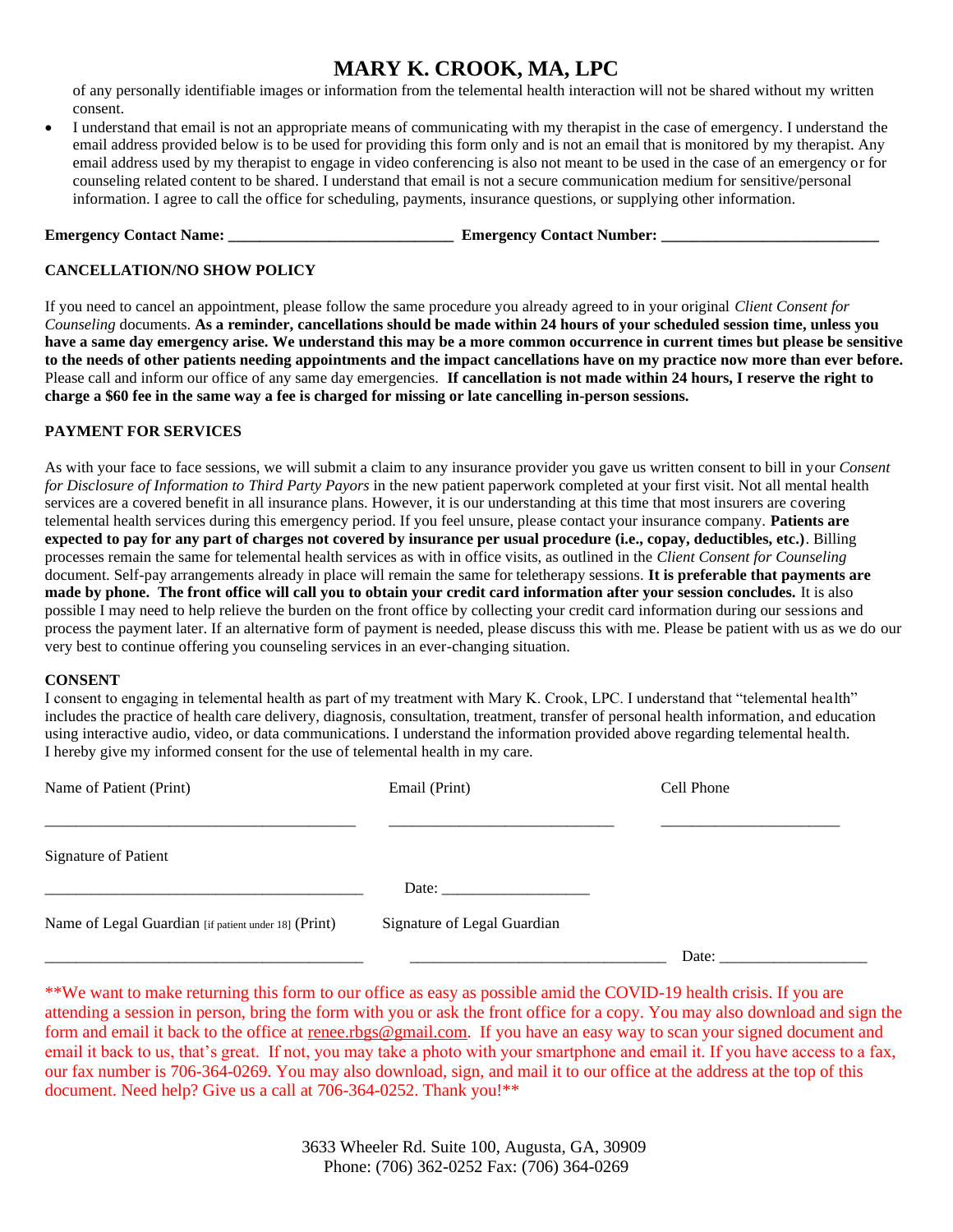#### **INFORMED CONSENT FOR IN-PERSON SERVICES DURING COVID-19 PUBLIC HEALTH CRISIS**

This document contains important information about in-person services in light of the COVID-19 public health crisis. Please read this carefully and let me know if you have any questions. When you sign this document, it will be an official agreement between us.

#### **Decision to Meet Face-to-Face**

There may be a need to meet in person for some or all of our sessions. We will need to agree to meet in person. If there is a resurgence of the pandemic or if other health concerns arise, however, I may require that we meet via telehealth. If you have concerns about meeting through telehealth, we will talk about it first and try to address any issues. You understand that, if I believe it is necessary, I may determine that we return to telehealth for everyone's well-being.

If you decide at any time that you would feel safer staying with, or returning to, telehealth services, I will respect that decision, as long as it is feasible and clinically appropriate. Reimbursement for telehealth services, however, is also determined by the insurance companies and applicable law, so that is an issue we may also need to discuss.

#### **Risks of Opting for In-Person Services**

You understand that by coming to the office, you are assuming the risk of exposure to the coronavirus (or other public health risk). This risk may increase if you travel by public transportation, cab, or ridesharing service.

#### **Your Responsibility to Minimize Your Exposure**

To obtain services in person, you agree to take certain precautions which will help keep everyone (you, me, and our families, [my other staff] and other patients) safer from exposure, sickness and possible death. If you do not adhere to these safeguards, it may result in our starting / returning to a telehealth arrangement. Initial each to indicate that you understand and agree to these actions:

- You will only keep your in-person appointment if you are symptom free.
- You will wear a mask/face covering in our suite until you reach my office. You and I will decide together if masks will be worn during your therapy session.
- The waiting room should be limited to patients being seen for therapy sessions. Minor patients or patients needing physical assistance may bring 1 person with them into the waiting room.
- You will take steps between appointments to minimize your exposure to COVID.
- If you have a job that exposes you to other people who are infected, you will immediately inform me/office staff.
- If a resident of your home tests positive for the infection, you will immediately let me/office staff know and we will then [begin] resume treatment via telehealth.
- I understand that my therapist cannot be held responsible for any exposure risks outside of the therapy office in other parts of the building or the parking lot.
- You will keep a distance of 6 feet and there will be no physical contact (e.g. no shaking hands) with therapists or staff.  $\vert$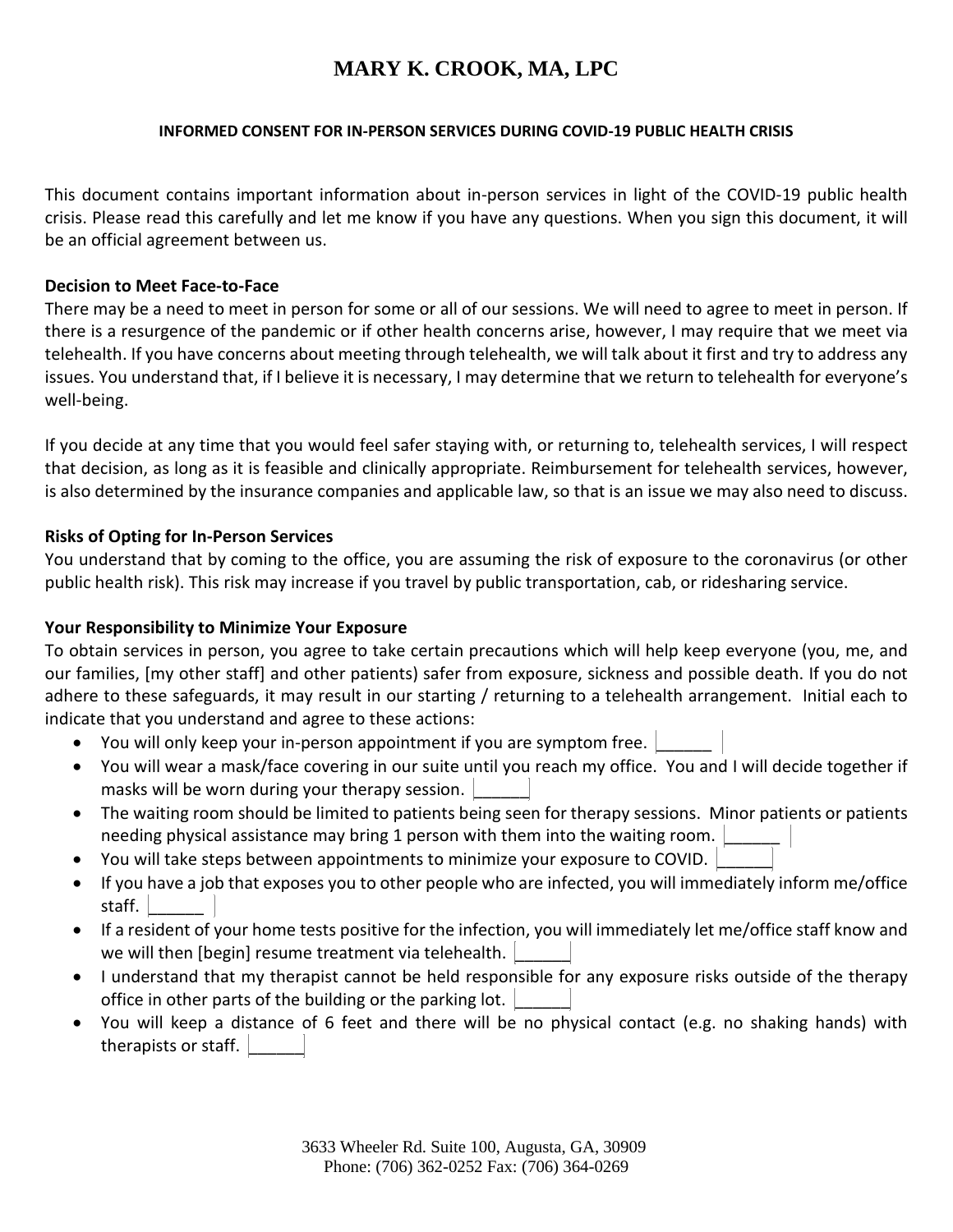I may change the above precautions if additional local, state or federal orders or guidelines are published. If that happens, we will talk about any necessary changes.

#### **If You or I Are Sick**

You understand that I am committed to keeping you, me, [my staff] and all of our families safe from the spread of this virus. If you show up for an appointment and I [or my office staff] believe that you have a fever or other symptoms, or believe you have been exposed, I will have to require you to leave the office immediately. We can follow up with services by telehealth as appropriate.

If I [or my staff] test positive for the coronavirus, I will notify you so that you can take appropriate precautions.

#### **Your Confidentiality in the Case of Infection**

If you have tested positive for the coronavirus, I may be required to notify local health authorities that you have been in the office. If I have to report this, I will only provide the minimum information necessary for their data collection and will not go into any details about the reason(s) for our visits. By signing this form, you are agreeing that I may do so without an additional signed release.

#### **Informed Consent**

This agreement supplements the general informed consent/business agreement that we agreed to at the start of our work together.

Your signature below shows that you agree to these terms and conditions.

\_\_\_\_\_\_\_\_\_\_\_\_\_\_\_\_\_\_\_\_\_\_\_\_\_ \_\_\_\_\_\_\_\_\_\_\_\_\_\_\_\_\_\_\_\_\_\_\_\_\_ Patient Date **Date**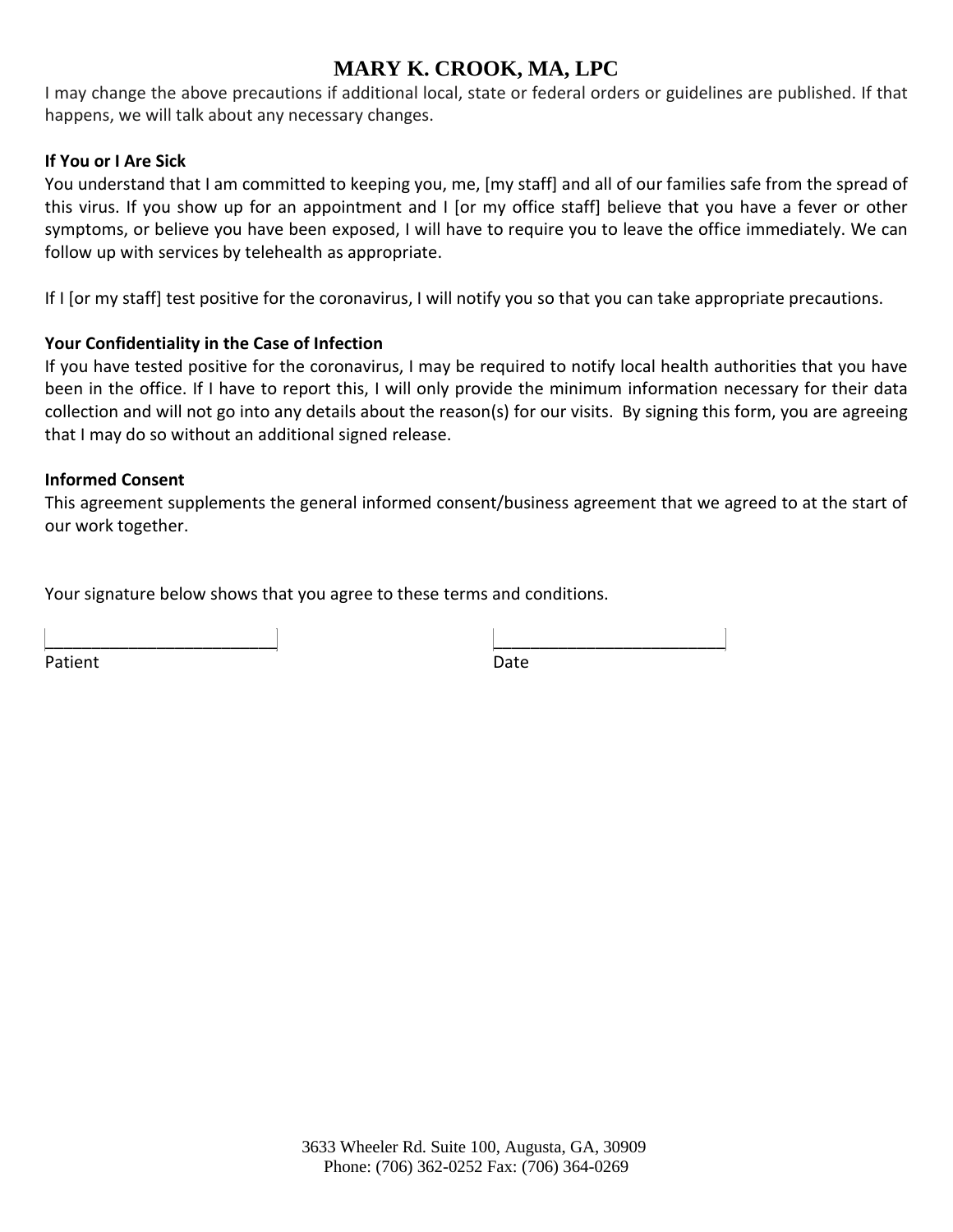#### **CONSENT FOR TREATMENT**

#### **For Your Information:**

The following information is provided to help you understand and to answer questions you may have about therapy fees, payment and confidentiality. Please feel free to discuss any of these areas in greater depth with me.

#### **Benefits and Risks:**

Psychotherapy is a means of helping you understand yourself on a deeper level and to learn to deal more effectively with issues/problems. It can be an exciting as well as a painful process. There may be some things that happen to you that are unpleasant due to the therapeutic process. You may feel worse before you begin to feel better. Initial sessions will focus on providing coping skills to help you deal more effectively with the painful times. After psychotherapy, people often make changes in their lives. For example, they may modify some of their emotional responses, ways of thinking, and behaviors. They may make changes in their marriage or other significant relationships such as with parents, children, or relatives and friends. They may also make changes in their jobs. We will discuss the changes you anticipate as we go along. Therapy is a collaborative effort between the two of us. I cannot guarantee or promise any specific outcomes.

#### **Costs:**

Sessions are generally 45 to 50 minutes in length; however, longer sessions may be arranged. The sessions typically start on the hour and the cost for each session is \$125.00 unless there have been prior arrangements made in writing by me. There is no provision for sliding scale fees due to the recent change in laws precipitated by insurance companies. If you wish to extend your session, you must notify me prior to that session and we will attempt to work that out with your insurance company. Additional session time is charged at the rate of \$47.50 per half hour. Please read the sheet on **Billing Procedures** for further information regarding insurance and cancellation policy.

#### **Length of Treatment:**

This depends in part on your specific needs and abilities, the goals we set together, and the involvement of your insurance company. Many Managed Care Organizations now limit psychotherapy to a maximum of 20 sessions per year, some companies less. It is important that you know what your insurance company allows and that this be managed wisely. You have the right to terminate therapy at any time you choose. I would hope that you would allow me to participate in the termination decision rather than just disappearing as this deprives us both of the opportunity for feedback and closure. In addition, the insurance companies often require a discharge summary.

#### **Confidentiality:**

I treat confidentiality very seriously. No information about you, including the fact that you are here, can be released without your written consent. The only way your records or any information in your records will be released to a third party is if you assign them privilege to these materials. Please understand: there are some

limits to this confidentiality. If your therapy is covered by insurance, they may request information about your condition and treatment. If your mental health benefits are handled by a managed care company, they will usually require periodic detailed information in order to authorize sessions. There is no confidentiality between myself and the insurance/ managed care company. Once the information leaves my

> 3633 Wheeler Rd. Suite 100, Augusta, GA, 30909 Phone: (706) 362-0252 Fax: (706) 364-0269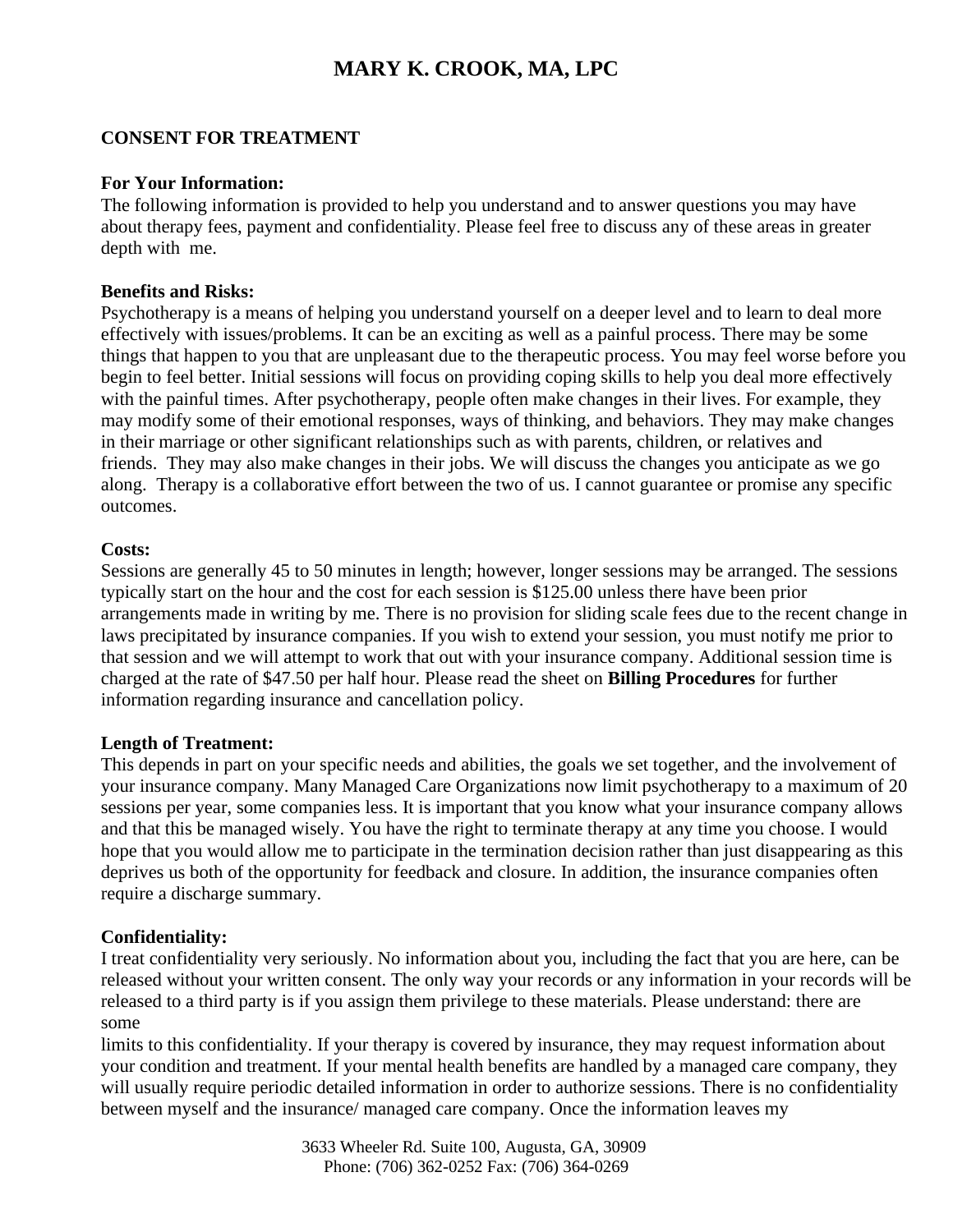office I am no longer responsible for the confidentiality of your records. Please – speak with me before you sign for someone else to obtain your records. If a collections agency must be used, they will receive only your name, address, and amount owed.

### **Emergency Procedure:**

If you have an emergency during the day, please telephone the office, inform them that this is an emergency and I will call you as soon as I am free between client sessions. This contact will necessarily be brief and will be used to determine a course of action only. **If you are in need of emergency assistance after hours, please call the main office number and you will be given instructions**. **If the emergency is critical and you are unable to reach me in a timely manner, then it is your responsibility to telephone 911 or have someone drive you to the emergency room designated by your insurance company.** When I am out of town or otherwise unavailable, I will be using the services of a colleague to handle emergency situations. Telephone calls that are not an emergency are usually returned after hours or at the latest by the following morning. Please leave a day and evening number where you can be reached. Please inform me if you are already being followed by a psychiatrist. A psychiatrist or other M. D. is the only professional who can prescribe medications or admit you to the hospital.

### **Alternative Treatment:**

There are occasions in which there is not a good "therapist-patient" fit. If this becomes the case, I will gladly offer you a list of referrals to other professionals in the area. I am in support of your treatment and want this experience to be a positive one for you, whether you are working with me or someone else.

### **Patient Responsibility:**

The following are your responsibilities as a patient: Your time belongs to you and the next hour is dedicated to the next patient. If you are late for your appointment, then you will miss out on your full time. If I am late for your session, I will make the time up at the end of the hour in order to ensure you have your full session time. Please honor the 24 hour cancellation notice policy so that the time may be utilized by someone else and you are not billed for an unused hour. You are expected to pay your bill as I have financial obligations to my office, my staff, my family and myself. Talk with me if you are having difficulty with this. Please inform me if you decide to discontinue counseling as many insurance companies require a discharge summary.

Information: The client must provide true, accurate, and complete information.

Instructions: The client must follow instructions for treatment. The client should understand the consequences of not doing so, and if unable to comply, must inform the staff or me so that efforts can be made to help.

Refusal of Treatment: The client and family are responsible for the outcomes if they do not follow the medical plan of treatment and discontinue treatment against advice.

Respect and Consideration: Clients and family must show consideration for other clients and staff by helping to control noise and behaviors in the waiting room. **Cell phones are to be turned off in the waiting room**. You may step outside to use your cell phone. Clients and family must respect the property and privacy of others and the organization.

Obligations: The client must keep appointments and fulfill financial obligations for their diagnostic and therapeutic services.

Behavior: The client must abide by the rules and regulations of my office.

### **Legal Issues:**

 3633 Wheeler Rd. Suite 100, Augusta, GA, 30909 Georgia and South Carolina law requires that child abuse be reported to the Department of Family and Children's Services (GA) or Department of Social Services (SC). I am also required by law to

Phone: (706) 362-0252 Fax: (706) 364-0269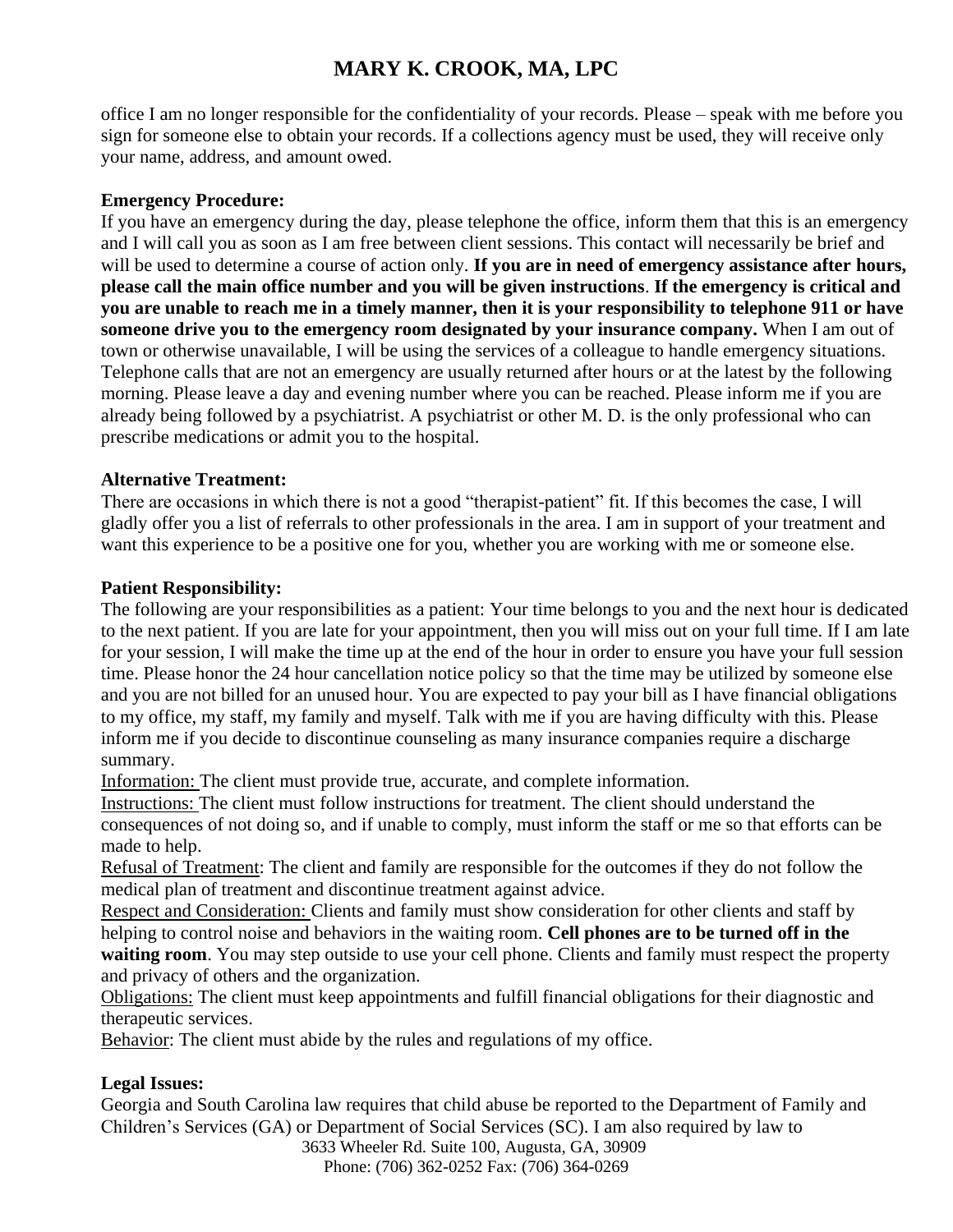take responsible action to preserve life. Confidentiality will necessarily be violated to the extent necessary to ensure you are kept safe until you are able to keep yourself safe.

Not all services are a covered benefit in all insurance plans. **Patients are expected to pay for any part of charges not covered by insurance.** Unless prohibited by contract, patients will be billed for any unforeseen account balances after insurance has paid. A charge of \$25.00 will be assessed on all returned personal checks. Should your account be turned over to a collection agency, you will be responsible for collection fees, attorney fees, and court costs. If temporary financial problems affecting timely payment of your account should arise, we encourage you to **contact us promptly for assistance in management of your account**.

#### **Audio / Visual Recording:**

There is to be no use of any type of visual or auditory recording devices at any time without the knowledge and consent of all parties present.

#### **Cancellation/No Show Policy:**

You are expected to remember your appointments whether or not our office staff is able to contact you with a reminder call. Appointments must be cancelled at least 24 hours prior to the scheduled time or you will be charged. If an emergency prohibits you from the 24 hours notice, this should be the exception rather than the rule. You may be required to provide written documentation of the emergency to prevent from being billed.

Signature:\_\_\_\_\_\_\_\_\_\_\_\_\_\_\_\_\_\_\_\_\_\_\_\_\_\_\_\_\_\_\_\_\_\_\_\_\_\_\_\_\_\_\_\_\_\_\_\_\_\_\_Date:\_\_\_\_\_\_\_\_\_\_\_\_\_\_

### **INFORMED CONSENT AND TREATMENT AUTHORIZATION:**

**By signing this Patient Informed Consent and Authorization as the Patient or Guardian of said Patient, I acknowledge that I have read, understand, and agree to the terms and conditions contained in this form. I am voluntarily agreeing to receive mental health assessment, treatment and services, from Mary K. Crook, LPC, for me (or my child, if said child is the patient).**

**I understand that I am financially responsible for this treatment and for any portion of the fees not reimbursed or covered by my/their health insurance. Deductibles and co-payments will be made at the time services are rendered.**

| Signature      | Date |
|----------------|------|
|                |      |
| <b>Witness</b> | Date |